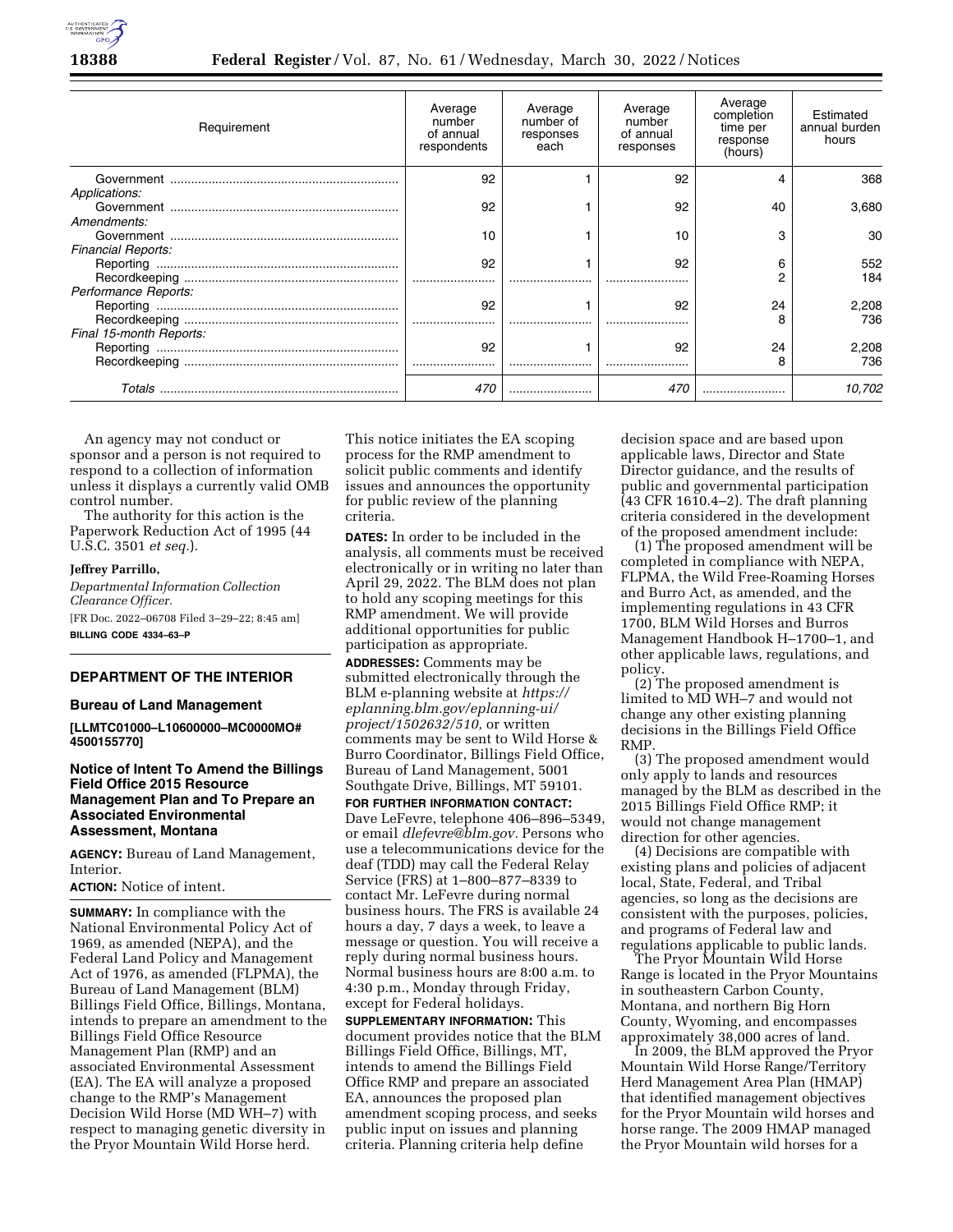phenotype animal reminiscent of a ''Colonial Spanish Mustang'' as described by ''Sponenberg North American Colonial Spanish Horses'' while balancing colors, sex ratios, and age structures.

In 2015, the BLM approved a new RMP for the Billings Field Office. That RMP at MD WH–2 provides direction for the BLM to ''*Maintain a wild horse herd that exhibits a diverse age structure, genetic diversity, and any characteristics unique to the Pryor horses.*'' Additionally, MD WH–7 states that ''*Within an HMAP, herd structure will be managed for all representations in the herd, not allowing specific colors or bloodlines to dominate from management manipulation.*'' However, the 2015 RMP does not define ''all representations'' in the herd, and the wording is ambiguous.

In the 2015 RMP, it is evident that the intent of MD WH–7 was to limit the loss of genetic diversity, consistent with Goal WH–2 (''Maintain a wild horse herd that exhibits a diverse age structure, genetic diversity, and any characteristics unique to the Pryor horses.''). However, maximizing genetic diversity at the expense of ecosystem sustainability is not a management goal or directive for the herd.

An interpretation that every possible crossing of any given mare and any given stallion should leave a surviving foal (*i.e.,* a ''representation'' of the bloodline from that particular crossing) is not practical to implement for several reasons. If foals from every possible pairing of any stallion and any mare are interpreted to be a ''representation,'' then that precludes removal of any animal unless it has full siblings. However, because individual stallions sire offspring with multiple mares, and individual mares may mate with multiple stallions, there would be an ever-increasing number of ''representations'' in the herd. Because the population recruitment rate far exceeds the death rate, not removing ''representations'' without full siblings would result in unsustainable population growth. Under this scenario, Appropriate Management Level would be mathematically impossible to achieve.

Other impracticalities exist as well. The BLM cannot cause all patrilineal or matrilineal lines to be propagated. When considering patrilineal lines, not all stallions get to reproduce; breeding is often limited to the band stallion, and some horses may forever remain a bachelor stallion. There are also practical matters related to the wellbeing of animals that are removed from the wild. Wild horse adoption programs

tend to place animals into homes more readily with younger horses as they are more adoptable and transition more readily to domestic life compared to an older horse. However, when young horses are gathered and removed from the range, many of them will not have reached maturity and produced an offspring.

The BLM proposes to amend MD WH–7 to make it consistent with RMP Goal WH2 to maintain genetic diversity and to align with management guidance in the BLM Wild Horse and Burro Handbook H–4700–1 for maintaining desirable genetic diversity (avoiding inbreeding depression). Specifically, the BLM proposes to amend the RMP to modify MD WH–7 as stated below:

''MD WH–7 (Proposed Amendment): Maintain desirable levels of genetic diversity, as measured by Observed Heterozygosity (Ho). Observed heterozygosity is a measure of how much diversity is found, on average, within individual animals in the Herd Management Area (HMA). If Ho drops below thresholds identified in the BLM Wild Horse and Burro Handbook H–4700–1, then BLM would take one or any combination of the following actions to reduce the possible risks associated with inbreeding depression:

(1) Maximize the number of fertile, breeding age wild horses (6–10 years) within the herd;

(2) adjust the sex ratio in favor of males (but with not more than approximately 60 percent males); or

(3) introduce mares or stallions from other wild horse HMAs. Prioritize introductions from herds with characteristics similar to the Pryor Mountain horses, such as the Sulfur herd in Utah, the Cerbat Mountain herd in Arizona, or others.''

BLM Handbook H–4700–1 guidance notes that herds with observed heterozygosity values that are one standard deviation below the mean are considered at critical risk. Hair samples last collected from the Pryor Mountain herd in February 2013 indicated that values for observed heterozygosity were above the mean for feral horse herds at that time. The BLM would continue to collect genetic samples to monitor genetic diversity. The results of current and future genetic monitoring efforts, along with previous monitoring results, would indicate if loss of genetic diversity is a concern and if any of the management actions as noted in the proposed amendment would need to be taken.

Maintaining desirable levels of genetic diversity would also assure a variety of colors are maintained in the Pryor Mountain horse herd. Pryor

Mountain horses exhibit a variety of colors, with common colors including dun, grulla, bay, black, and roan. Less common colors that appear in the herd include red or apricot dun, chestnut, sorrel, palomino, and buckskin. Color is a phenotypic representation of dominant or recessive genes passed through generations. A horse that is a rare color may not produce offspring that are also a rare color. BLM is proposing to revise MD WH–7 to address genetic diversity in a manner that is consistent with the Wild Horse and Burro Handbook, but consideration of color would be addressed through MD WH–2 (characteristics unique to the Pryors) and Selective Removal Criteria.

Supplemental information on the proposed plan amendment is available on BLM's e-Planning website at the project link noted earlier in the **ADDRESSES** section. The BLM will prepare an EA to consider the proposed plan amendment as well as revisions to the 2009 HMAP including objectives for fertility control, gather criteria, and rangeland and riparian management (the public comment period for scoping the HMAP revisions is closed, and previously submitted comments regarding the HMAP revisions do not need to be re-submitted). The proposed plan amendment is limited to proposed changes to MD WH–7 that would replace direction to manage for ''all representations in the herd'' with direction to maintain desirable levels of genetic diversity to reduce the possible risks associated with inbreeding depression.

You may submit comments electronically or in writing on the proposed amendment to the BLM as shown in the **ADDRESSES** section earlier. If you already submitted scoping comments on proposed revisions to the HMAP EA, including any comments related to the Appropriate Management Level, management objectives for the wild horse population, including fertility control and gather criteria, and management objectives for the Pryor Horse Range, during the comment period that ran from April 9, 2020, through May 15, 2020, you do not need to re-submit your comments.

Before including your address, phone number, email address, or other personal identifying information in your comment, you should be aware that your entire comment, including your personal identifying information, may be made publicly available at any time. While you can ask us in your comment to withhold your personal identifying information from public review, we cannot guarantee that we will be able to do so.